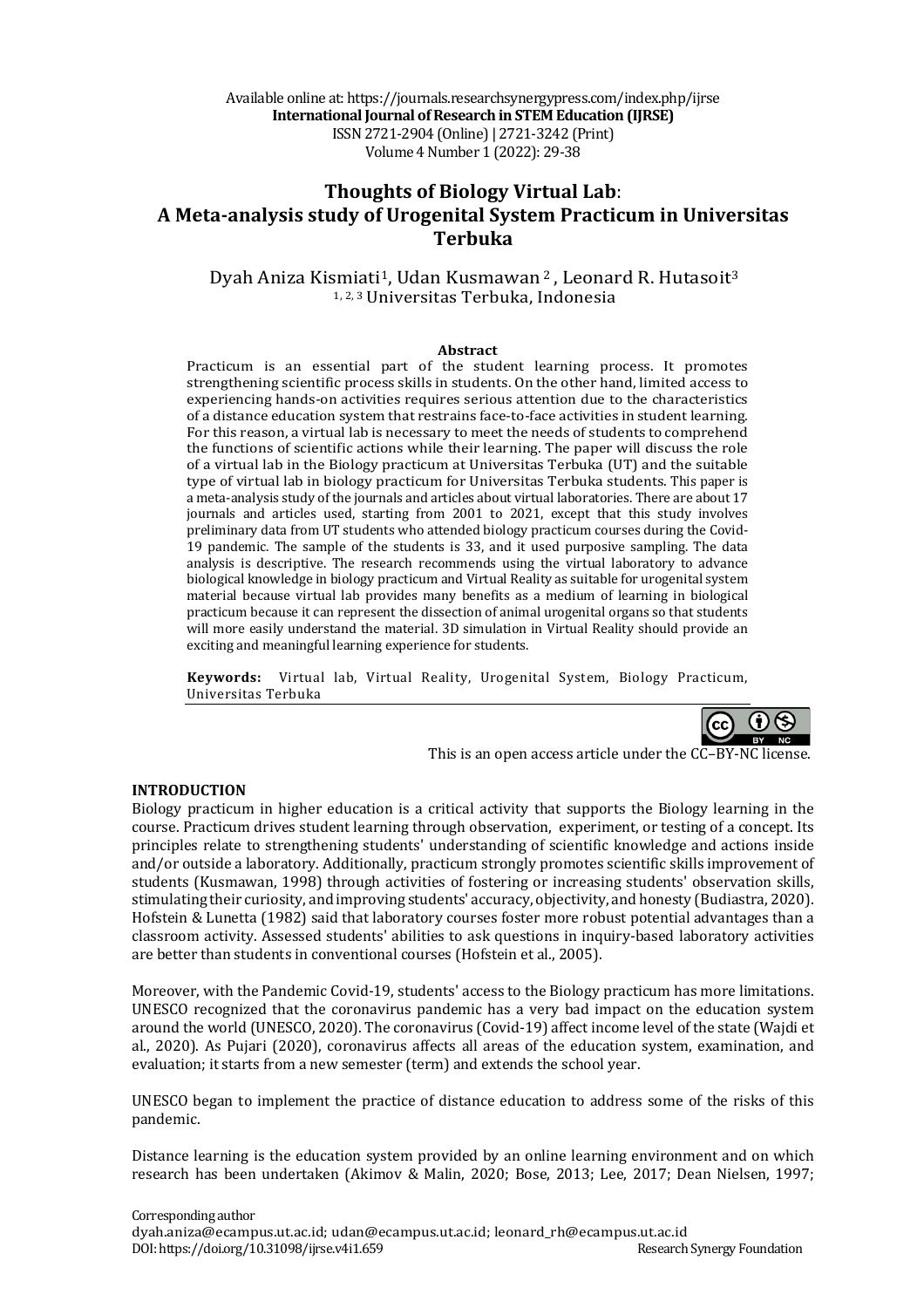### *Dyah Aniza Kismiati; Udan Kusmawan; Leonard R. Hutasoit*

Ramos et al., 2011; Raygan & Moradkhani, 2020). Distance learning is different from face-to-face education, shown in the learning set by the physical attendance of the teacher and students. The delivery modes change from face-to-face education to distance learning, and so do the learning outcomes (Kosar, 2021). 

Distance education provides solutions in the form of educational applications, platforms, and resources to help teachers, students, also parents. A digital learning management system, a massive open online course platform, and self-learning content (UNESCO, 2020) constitute a solution to cover this problem with the adaptation of Virtual Laboratory.

A virtual laboratory is proven to be an important educational medium to overcome the problem of lack of practical experience in education (Kfir, 2005). The virtual laboratory provides a simulated version of a conventional laboratory with a student-centered approach. Students are fully equipped with virtual representations of natural objects used in the conventional laboratory (Faour & Ayoubi, 2018). The use of a virtual laboratory offers student's opportunity to investigate situations that cannot be tested in areal-time without speeding up or slowing down (Becker, 2005).

Related to this, Universitas Terbuka (UT) has been applying a distance learning system since 1994. Universitas Terbuka has the vision to become a qualified world open and distance higher education institution in generating academic programs, as well as in implementing, developing, and disseminating information on open and distance higher education. It is one of the missions of Universitas Terbuka to conduct research and develop an open distance-education system (Belawati et al., 2012)

As in Ratnaningsih (2013), Universitas Terbuka (UT) provides a very wide range of learning opportunities and assistance services for everyone without time barriers. The open and distance education system has enabled UT to attract all communities in the most remote areas categorized as the least privileged.

In facilitating the biological practicum constrained by coronavirus disease, UT seeks to make breakthroughs to support creating facilities used in distance learning. One of them is by holding a webinar tutorial (Tuweb). The Tuweb is an online tutorial mode that is *synchronous* (at the same time) and non-contiguous (not side by side), where interactions between tutors–students, and students are conducted in the same time (real-time) but in different spaces/places (Universitas Terbuka, 2020). Unfortunately, the practice of Biology courses implemented by Tuweb still contains some constraints. Students are still practicing a total face-to-face and a blended system practicum in some areas, even though some somewhat dangerous risks, considering the pandemic has not entirely disappeared.

Biology practicum held Tuweb also causes polemics where students lack knowledge and skills in real. Sometimes, students do not perform the procedure of practicum independently as they should, even though there have been guidelines for the implementation of practicum. Some practicum topics can only be done by a few students, namely those related to the body's metabolic system: blood flow, muscle system, respiratory system, urogenital system, and respiration system.

With these concerns in mind, we convened a working group of researchers and educators to address two questions concerning the future of virtual Lab in biology:  $(1)$  Why are virtual Lab essential to advancing biological knowledge in biology practicum? Moreover, (2) Which ones of the Virtual Laboratory design are better for biology practice in higher education, especially in Universitas Terbuka? Here, we explore each of these questions from the study literature.

# **THEORETICAL PERSPECTIVES**

# **Literature Review**

# *What is a Virtual lab?*

As an intermediary solution for practicum materials, a virtual lab is an interactive environment for creating and conducting simulated experiments involving experiments with domain-dependent simulation programs (Larby-Apau, 2020). A virtual laboratory can also be explained as one where the student interacts with an experiment or activity that has no immediate physical reality or is intrinsically remote (Haltherly, 2009).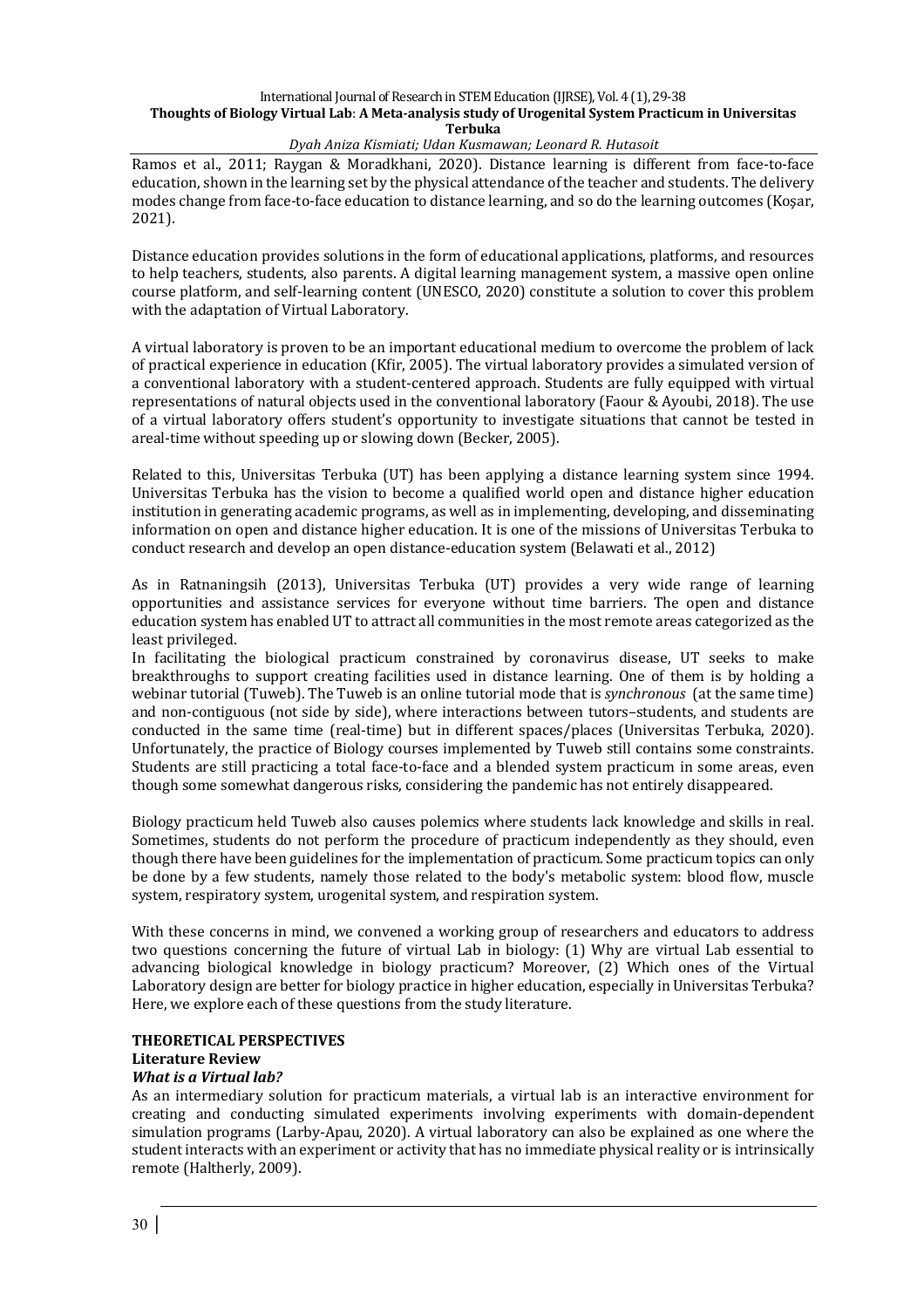The virtual Lab (Virtual Laboratory) in biology was first used to assist students in learning abstract concepts or difficult-to-visualize topics (Dyrberg et al., 2016). Virtual Lab has many benefits for students. Virtual Laboratory offers students to get the individual experiences as additional material to prepare a manual laboratory or provide experiences similar to the conventional laboratory. It was helpful to show science as a process, emphasize scientific concepts and build students' understanding of the phenomena, objects, also environment. It also makes students manipulate and observe variables, objects, and processes. They can also understand the relationship between discovery, science theory, and empirical evidence (Vincenti et al., 2014; Whittle & Bickerdike, 2015; Hotaling et al., 2018).

# **Types of virtual Lab**

The virtual Lab has several designs in its implementation. Kyle et al. (2017) mention 3 types of virtual Lab, which are commonly discussed in pedagogical research: supplemented virtual Lab or hybrid, remote Lab, and simulated Lab or completely virtual.

In remote Labs, students conduct the experiment outside of the physical Lab by utilizing web applications that enable actual equipment to adjust the feedback directly from the commands and inputs of the user (Waldrop, 2013). The use of remote Labs also fosters students' lab usage outside the campus, potentially mitigating their fears in the hands-on Lab and broadening their skills development (Alves et al., 2016). Similarly, remote Lab also improves the distance-learning potential, which improves the accessibility of disabled people and it increases laboratory safety. (Heradio et *al.*, 2016). Brinson in Viegas et al. (2018) explained that these resources might offer students to observe unobserved phenomena, minimizing distraction, facilitating faster results, and taking less time to organize.

In an entirely virtual (simulated) lab, the student can conduct an experiment on web applications, animations, and user inputs to customize the different parameters to observe theoretical results with visual representations on a particular piece of technology, such as a tablet, smartphone, and computer) without coming into contact with actual samples or equipment (Tatli and Ayas, 2010). Another type of virtual laboratory has supplemented Virtual Lab. Virtual lab blends some of the simulation aspects with physical experiments by using take-home laboratory kits. Kits consist of various materials and equipment that students use to finish the experiments (Flowers, 2011). Supplemented virtual Lab are also known as hybrid lab.

Virtual laboratories can also be distinguished based on their forms, namely virtual reality, augmented reality, and mixed reality.

Virtual reality  $(VR)$  is the engineering of a real environment projected on a tool. The sensation of using virtual reality will be felt by the human senses so that users will be able to immerse themselves in a 3D artificial world. 

Novak (2014) presents four basic elements of virtual reality: Virtual Presence, Virtual Environment, Sensory Feedback, and Interactivity. The virtual environment is an environment that is simulated by a computer, in the form of an actual environment that is imitated or an environment that only exists in the imagination. Virtual presence is defined as a person's feelings while in a virtual environment. Users interacting with virtual objects should interact with real objects. Therefore, the user represents their feelings in a virtual environment (Putro et al., 2015). On the other hand, a virtual environment is an environment simulated by a computer, in the form of an actual environment that is imitated or an environment that only exists in the imagination (Novak, 2014).

The next basic element is sensory feedback. Sensory feedback is a very important component of virtual reality. Virtual Reality will provide direct sensory feedback through visual information. The system provides direct sensory feedback to users based on their physical location. The use of virtual reality is certainly inseparable from the element of interactivity. Interactivity is one of the most talked-about new media features, gaining a special place on the internet.

Jancowski et al. (1996) define interactivity as the degree of participation in communication that has control and can exchange roles in mutual discourse. By using the concept of mutual discourse, interactivity can be divided into three levels, namely: 1. User-to-user conversations. Conversations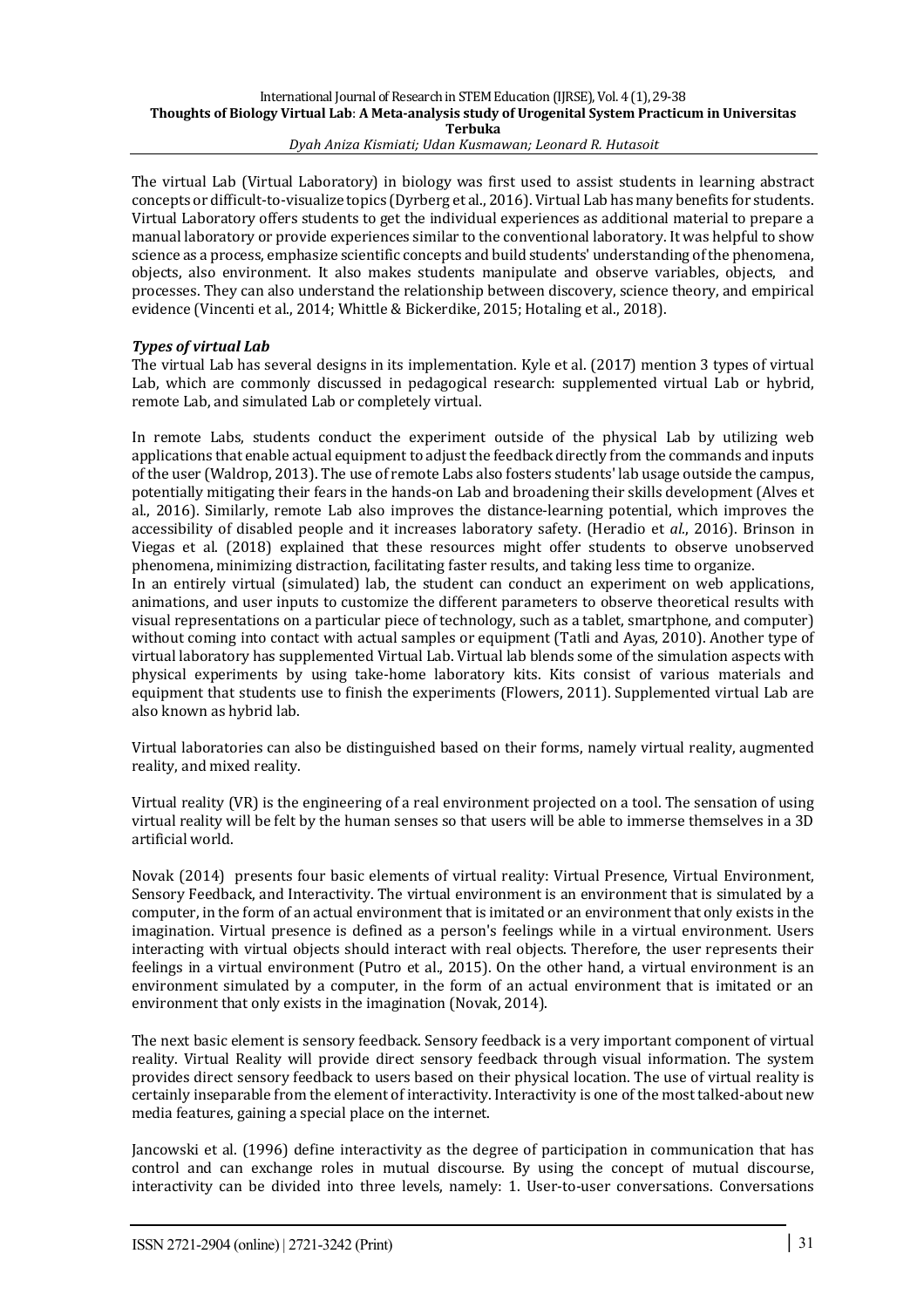*Dyah Aniza Kismiati; Udan Kusmawan; Leonard R. Hutasoit*

between people with mediums or people with systems where content can be manipulated  $(e.g.,\)$ videotex); (user to the system) 3. Conversations that occur between users to change the content (e.g., teletext) (user to document).

Virtual reality has been widely applied in various fields, including as listed in the following Table 1.

| <b>Fields</b>                 | <b>Description</b>                                                                                                                       |
|-------------------------------|------------------------------------------------------------------------------------------------------------------------------------------|
| Military<br>Application       | Air Forces VR research program at Wright-Patterson AFB leads to<br>the development of heads-up displays (HUDs) for flight<br>simulators. |
| Commercial<br>Applications    | Virtual tours can be induced for the building, which is still in the<br>process of using the architectural design.                       |
| Virtual Sets<br>Text-Based VR | Text-Based Virtual Reality Construction of virtual worlds with<br>readily available materials-a computer keyboard.                       |
| Medicine                      | It helps in the docking of molecules using auditory and visual<br>displays.                                                              |
| Marketing                     | It draws people to exhibits and involves them with a product<br>much more than standard displays.                                        |
| Entertainment                 | Includes video arcades based on a Virtual Reality system                                                                                 |

#### Table 1: Diverse applications of Virtual Reality in a variety of fields (Mathew, 2014)

The second form is augmented reality (AR). Augmented Reality (AR) is a technology that involves the overlay of computer graphics in the real world. The concept of Augmented Reality was first introduced by Thomas P. Caudell in 1990 with the term 'Augmented Reality'. Augmented Reality is developed on Virtual Reality's techniques. It interacts not only with a virtual world but has a degree of interdependence with the real world (Mekni, n.d., 2014). There are some aspects of the consideration to design an Augmented Reality: (1) There must be a combination of virtual and real worlds; (2) there are interactivities in a real-time; (3) Registration in 3D (Silva et al., 2017). Silva (2017) also explained three components of Augmented Reality such us scene generator, tracking systems, and display. Augmented Reality has its own advantages. Speicher & Hall (2019) said that it's mainly characterized by an expert environmental understanding as well as interactions. Both the virtual objects with the user and the environment with the virtual objects. Pemanafaatan media Pendidikan menggunakan Augmented Reality (Mustaqim, 2016) can stimulate the mindset of students to think critically of problems and events that exist in everyday life because the nature of the educational media is to help learners in the learning process with the presence or absence of educators in the educational process.

Another form of virtual laboratory is mixed reality. As the term, mixed reality is a combination of Augmented Reality and Virtual Reality technology. Mixed Reality systems are planned to give the illusion for the about the digital objects where is in the same space as physical ones (Costanza et al., 2009). A Mixed Reality system has been aimed to provide navigation guidance. It means that the users can see the virtual signs anchored to the physical world. It has a similar concept to a compass that indicates the right direction regardless of the device's orientation (Costanza et al., 2009)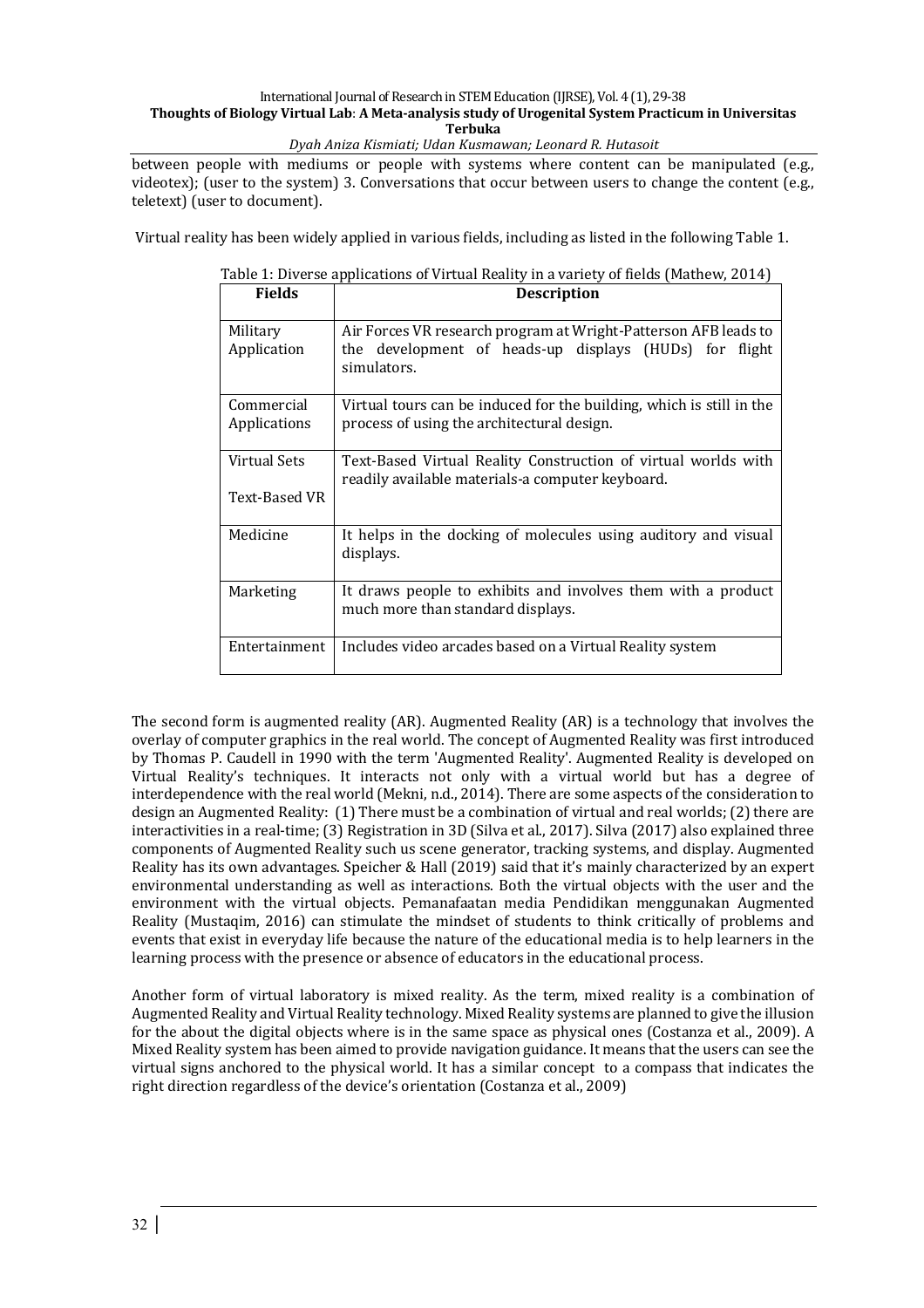### *Urogenital System Characteristics in Biological Practicum*

The urogenital system is built on two systems, namely the urinary system (excretion) and the genitalia (reproduction) system (Figure 1)



Figure 1. Urogenital Organs of The Frog (Dery, Bernard, 2016)

The urinal system removes unnecessary or harmful waste from the body in the form of a solution by intermediary kidney organs. The genitalia system produces genital cells (gamete) and the proliferation of organisms (Haryani et al., 2016). Biological practicum related to the topic of the urogenital system is typically implemented in groups through wet laboratories in collaboration with Universitas Terbuka. However, during the covid-19 pandemic, some students in the are become constrained in practicing this topic, requiring additional teaching materials that can provide an overview of the urogenital system.

### **Research Method**

This research is qualitative in a meta-analysis of various works of literature, including journals and articles obtained from various sources. There are about 17 journals and articles used, starting from 2001 to 2021. The journal is related to the use of virtual laboratories in learning.

In this study, preliminary data contains the experience of biology education students at Universitas Terbuka who have followed biology during the Covid-19 pandemic, using blended methods and face-toface methods (with some prerequisites). The samples of students in this preliminary data are 33 students. The samples were taken through purposive sampling techniques, with several considerations such as (1) the samples are the biology education student at Universitas Terbuka; (2) the samples have followed one, two, or three courses of biological practice (biology practicum 1, biology practicum 2, practicum IPA); (3) Samples have been registered to follow the biology practicum during the registration period 2020.2 or 2021.1. The instrument used to obtain the preliminary data is a self-reflection questionnaire with open and multiple-choice questions. The data is analyzed descriptively to overview the student experience and how far students know about the virtual Lab.

# **FINDINGS AND DISCUSSION**

# 1. An Overview of Students' experiences in the Biology Practicum Courses

Since the Covid-19 pandemic, biology practicum at Universitas Terbuka has been implemented through three modes, namely Webinar Tutorial mode (Tuweb), face-to-face mode, and blended mode (combined Tuweb mode and face-to-face mode). Biology education students at Universitas Terbuka can choose one of the three mode options according to the consideration of the covid-19 risk zone map. Some of these obstacles are contained in Figure 1 below.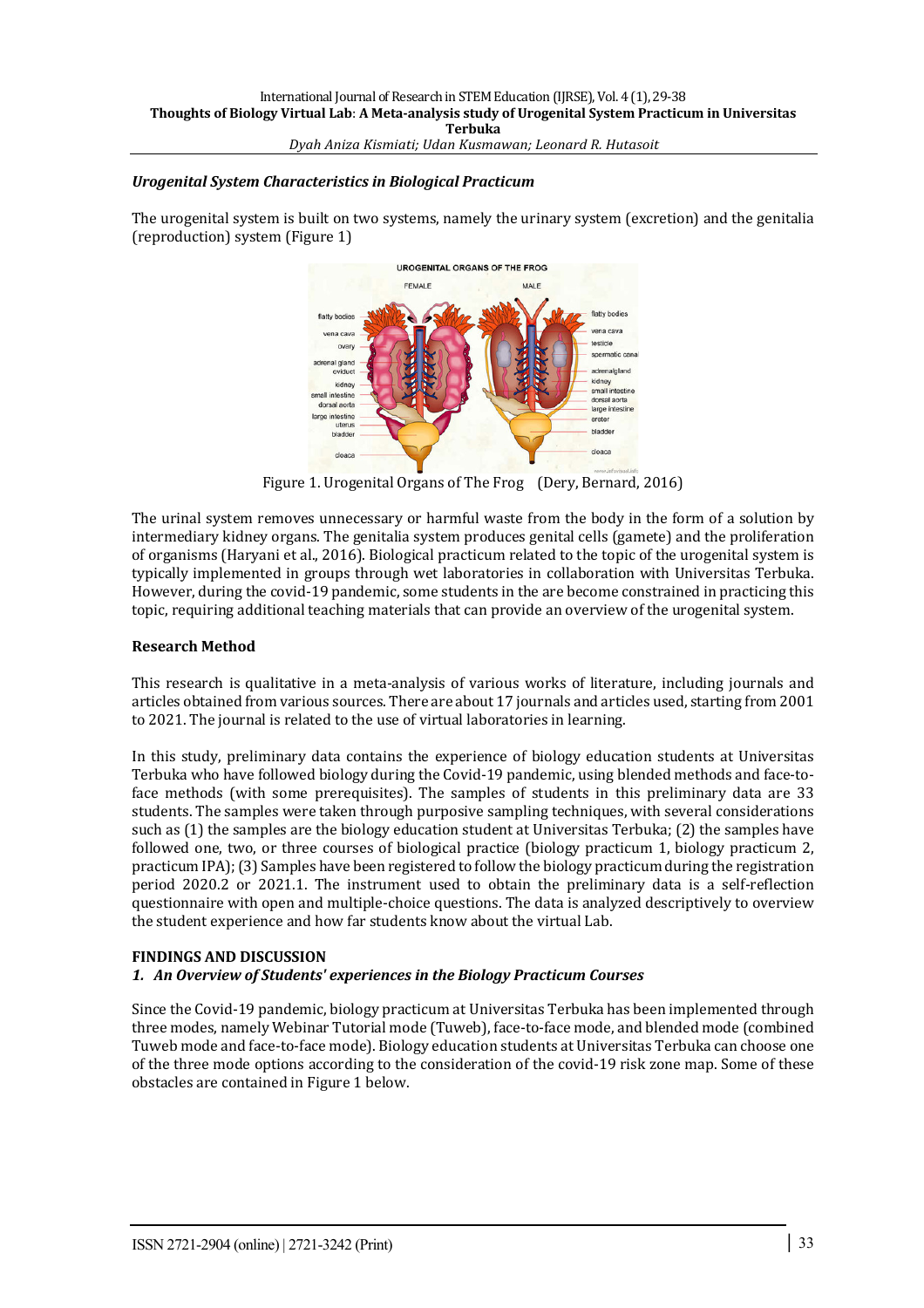

*Dyah Aniza Kismiati; Udan Kusmawan; Leonard R. Hutasoit*

Based on Figure 1, there are some students' considerations in following practicum activities. Most (53%) of them are constrained by the limited time they have. It is known that students of the Faculty of Teacher Training and Education of Universitas Terbuka are status as teachers. Therefore, of course, it has limited time when participating in practicum activities with learning modes other than face-to-face, for face-to-face learning mode is also done simultaneously in several meetings. The second biggest obstacle chosen by students is the risk constraint of the Covid-19 spread zone. Most students prefer practicum activities directly. Student ability and further learning style are mentioned as other obstacles recognized by students who experienced them when following the practicum. Brown's learning style  $(2000)$  is defined as a way of perceiving and processing information when in a learning situation. One's learning style, in this case, students can be distinguished into several types such as auditory learning style, namely students who are more receptive to lessons through hearing, and visual learning style, namely students who easily understand and capture learning concepts by looking (visual), then there is also the kinesthetic type that is students. It is easier to directly practice what is heard or seen (kinesthetic) (RudiHartono, 2013).

Due to the many learning constraints in the pandemic period, including in practicum activities, Universitas Terbuka responded by providing three modes of learning for biology practicum courses. The three learning modes are web-based tutorial teaching us mod (Tuweb), us mod face-to-face learning, and blended mode (a combined learning model between us tuweb mod and face-to-face u mod). Biology education students at Universitas Terbuka can choose one of three fashion options according to the consideration of the covid-19 risk zone map. Figure 2 below illustrates the participation of biology education students in the biology practicum during the Covid-19 pandemic.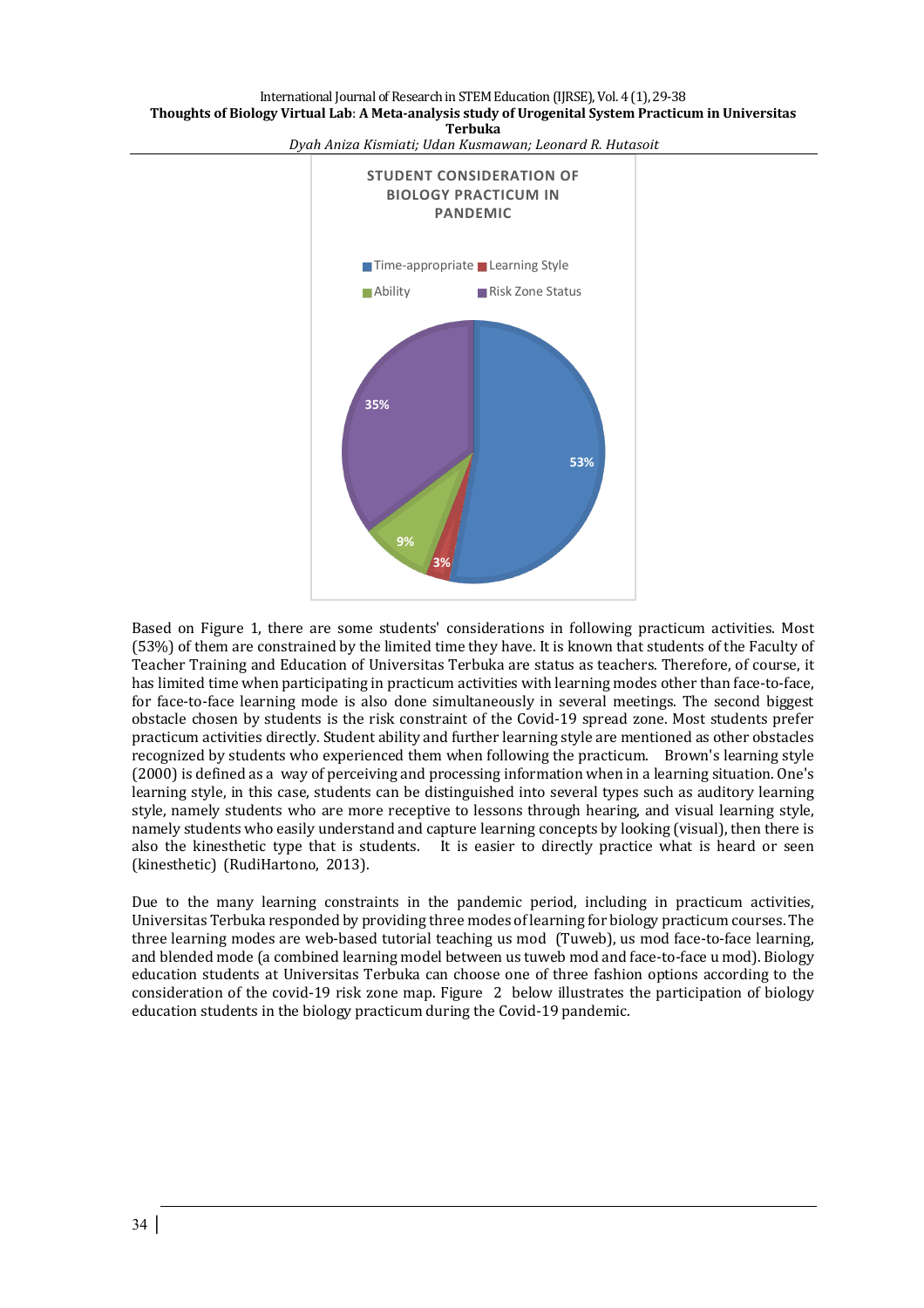

*Dyah Aniza Kismiati; Udan Kusmawan; Leonard R. Hutasoit*

Figure 2. Students' Participation In Biology Practicum In Several Modes

Figure 2 describes the mode of biology practicum chosen by 33 Universitas Terbuka biology education students during the 2020.2 registration period and the 2021.1 registration period. The sample of students follows one or both or all three types of practical courses held during both registration periods. The three practical courses are biology practicum 1, biology practicum 2, and science practicum.

Based on the data, most of the students who filled out the questionnaire have chosen Tuweb mode for biology practicum learning; there are as many as 17 students (52%), nine students who chose face-toface mode (27%), and other students (21%) choose to use blended mode. Some students state if they are given a choice and possible situation, then they will certainly have a face-to-face biological practicum. This is in line with the results of Kosar  $(2021)$ , which explains that in distance teaching practicum, the participants had no idea about how to improve the quality of distance teaching practicum as they did not believe that practicum courses could be conducted through distance education. So that, according to their perspective, it should be done face-to-face than held by tuweb.

Tuweb Mode, introduced by Universitas Terbuka in 2020, is a biology practicum mode that is widely chosen by students. Tuweb is one of the distance learning solutions that can be used safely to reduce the spread of Covid-19. Tuweb is also used in mixed mode. That is, some practicums are done face-to-face, but others are done through Tuweb. In addition, face-to-face practicum mode also remains an option for students in the safe zone. Krihti Meta (2020) describes the description of a safe zone (green *zone*) as a zone with no confirmed positive cases or within a certain time range. While in the other two zones, called red zones (*RedZone*), is an areas classified as a hotspot with many confirmed positive cases, and the orange zone is an area with several confirmed positive cases (moderate risk). Nonetheless, each mode of biological practicum has constraints for the student. Some of these obstacles are contained in Figure 3 below.



Figure 3. Biology Practicum Barriers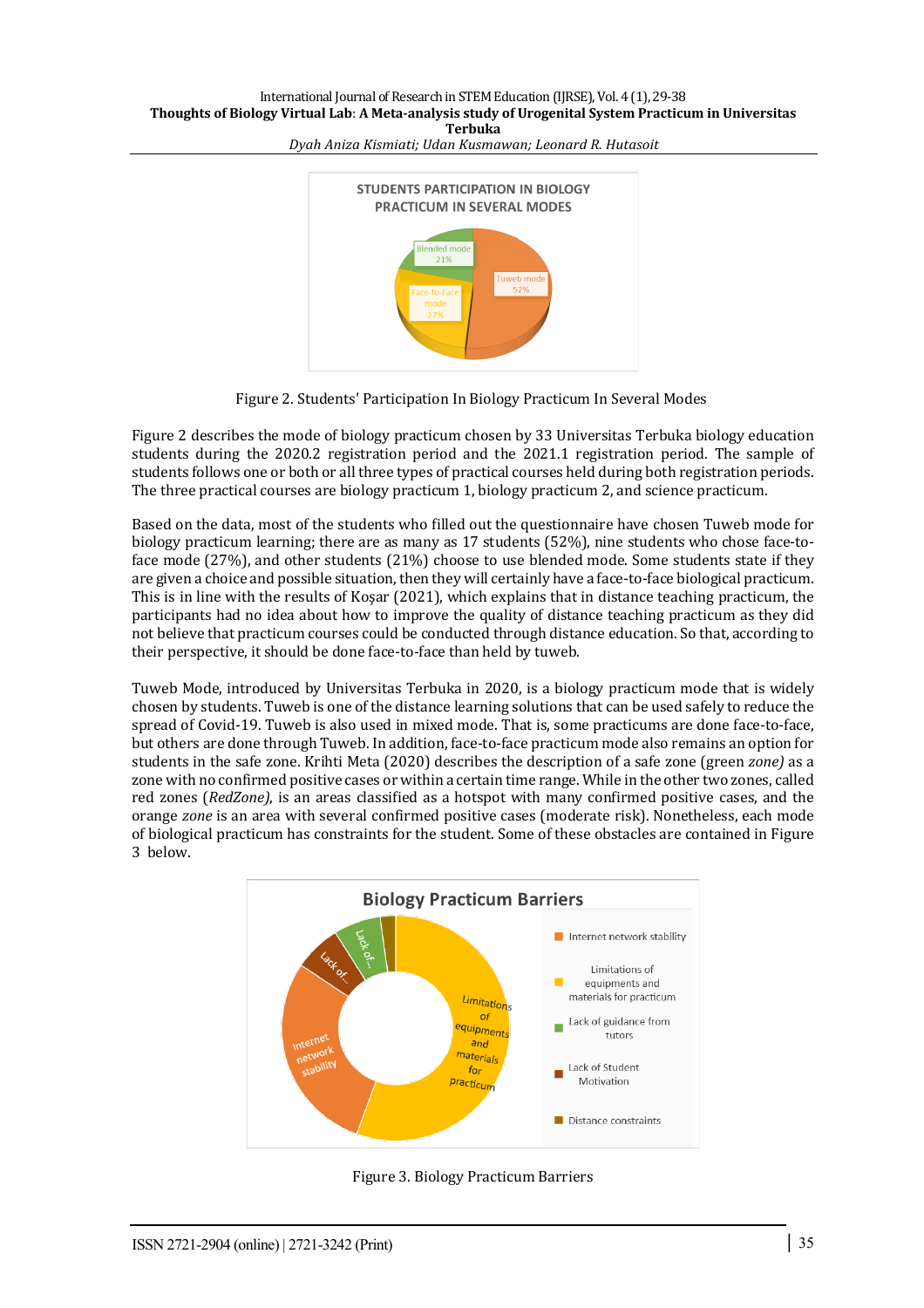### *Dyah Aniza Kismiati; Udan Kusmawan; Leonard R. Hutasoit*

Based on figure 3, there are several obstacles to biology practicum learning through the three practicum modes offered (Face-to-face, Tuweb, and *Blended* Mode), including students who choose to use Tuweb and *Blended Mode* learning modes. then the obstacle experienced is 55% in the form of difficulty getting equipment and practicum materials. In Tuweb mode, students often complain about the stability of the internet network because many of them are located in less stable areas to follow online learning. In addition, they may experience a lack of guidance from tutors and be confused due to the absence of other learning media that can give an idea to perform practicum activities independently. The face-to-face learning mode also has its own obstacles, namely the distance constraints of student residence locations with partner laboratory locations in the area. The other obstacle comes from the student himself, namely motivation. Motivation is defined as a conscious effort made to move, disturb and maintain one's behavior in order to be encouraged in achieving certain results or goals (Hamdu, 2011). Motivation to learn is very influential in determining the success of students in learning. (Nashar, 2011) because students who have high motivation will get high learning results as well. Thus, realized that the higher the student's learning motivation, the effort efforts made will be the maximum that will increase student learning achievement.

Some of these obstacles occur in several topics of biology practicum, both in the courses of Biology Practicum 1, Biology 2 Practicum, and Science Practicum.

#### *2. Suitable Design of Virtual Lab for Urogenital Practicum*

Based on the preliminary data analysis from students' experience following a biology practicum during the pandemic period, Virtual learning media is needed to support online practicum learning. This is in line with the results of the study. Efendi & Sartika (2021) that practicum cannot be done directly in the laboratory, so it requires a virtual laboratory to perform practicum activities. Virtual Reality (VR) has been recognized and proposed as a significant technological advancement that supports lifelong education for individuals along with a flexible workforce. (Kfir, 2005). One of the unique characteristics of Virtual Reality is the successful of abstract concepts translation into visualized events, along with the users' interaction in real life could be limited due to safety, time, and distance factors (Alexiou et al., 2004).

The virtual lab planned to represent the practicum of the urogenital system is a 3D simulation of a natural laboratory where learners can do the experiment on urogenital organ dissection equipment by carrying out specific learning scenarios. Virtual Reality is being accessed in study mode. In the study mode, the user can interact with the environment without the presence of other users. Intelligent learning modeling makes it easier for users to perform dynamic actions on available virtual space equipment. 

By using virtual reality, virtual learning in virtual laboratories allows for the creation of virtual tours. A virtual tour is a simulation of a real environment, consisting of a collection of videos or panoramic photographs, a collection of images connected by hyperlinks, or a virtual model of an actual location that, in this case, is the laboratory where the user works.

#### **CONCLUSION**

From the exposure described above, it can be concluded some of the following:

- 1. A virtual lab provides many benefits as a medium of learning in biological practicum because it can represent the dissection of animal urogenital organs so that students will more easily understand the material. The use of virtual labs will provide a real-life picture that will guide students to perform difficult practicums. 3D simulation in Virtual Reality should provide an exciting and meaningful learning experience for students.
- 2. Virtual Laboratory design that is appropriately used in the biology practicum of the urogenital system is a form of Virtual Reality (VR) that is a 3D simulation that can represent the dissection of an animal's urogenital system.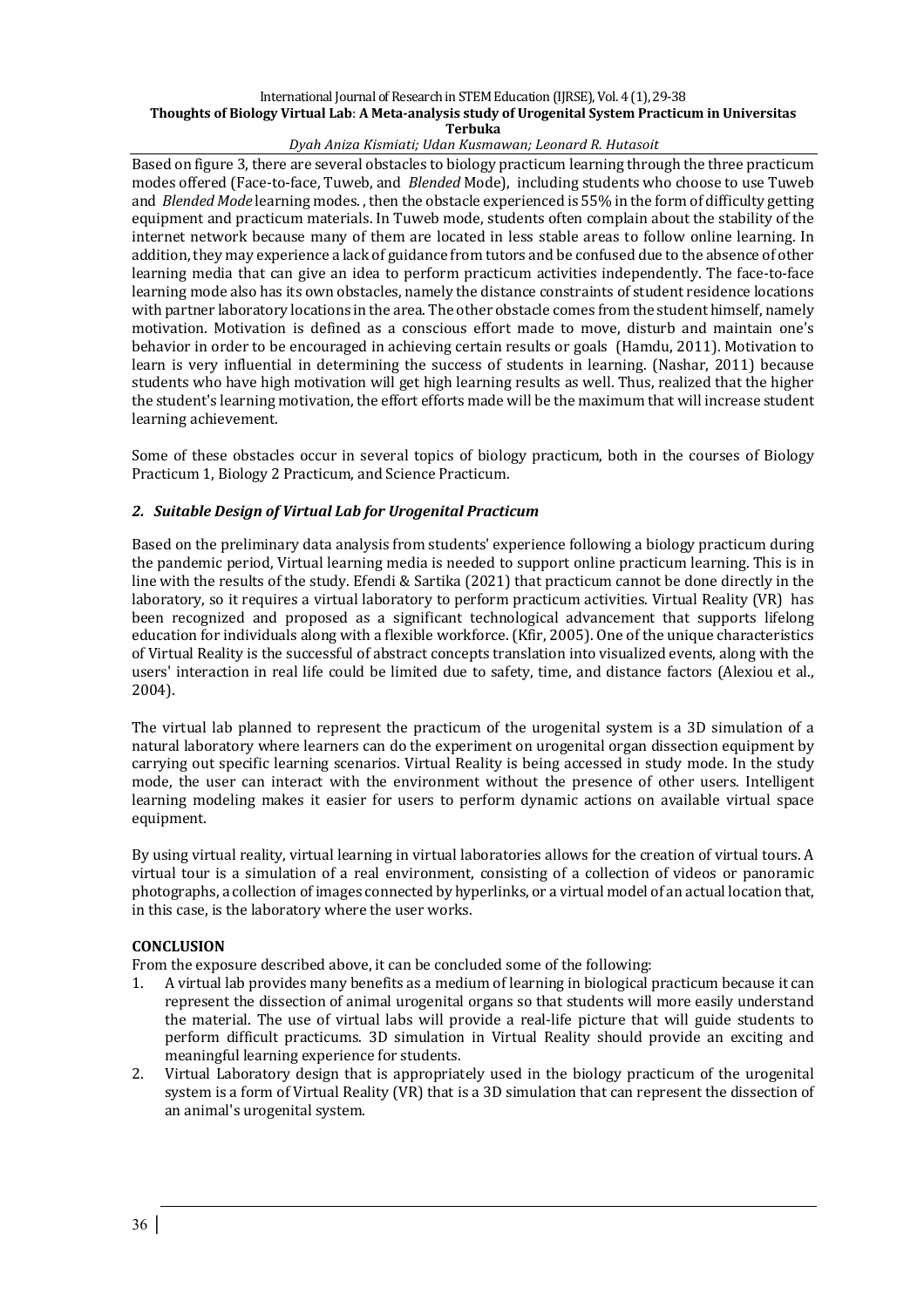#### **LIMITATIONS AND FURTHER RESEARCH**

This research is the initial stage of research on the development of virtual laboratory learning media that can be used as a supporting learning medium for biology practicum courses for Open University students. Further research is the development of virtual laboratory media as a medium of learning for biology practicum courses.

#### **REFERENCES**

- Akimov, A., & Malin, M. (2020). When old becomes new: a case study of oral examination as an online assessment tool. Assessment and Evaluation in Higher Education, 45(8), 1205-1221. https://doi.org/10.1080/02602938.2020.1730301
- Alexiou, A., Bouras, C., Giannaka, E., Kapoulas, V., Nani, M., & Tsiatsos, T. (2004). Using VR technology to support e-learning: The 3D virtual radiopharmacy laboratory. *Proceedings - International Conference on Distributed Computing Systems*, *24*, 268–273. https://doi.org/10.1109/icdcsw.2004.1284042
- Alves, G. R., Fidalgo, A., Marques, A., Viegas, C., Felgueiras, M. C., Costa, R., Castro, M., Díaz-orueta, G., San, E., Ruiz, C., García-loro, F., García-zubía, J., Kulesza, W., Gustavsson, I., Pester, A., Zutin, D., Schlichting, L., Bona, D. De, Silva, J. B., ... Dobboletta, E. (2016). *Spreading remote lab usage.* 63, 0– 6.
- Becker, K. (2005). A review of Learning by Doing, A Comprehensive Guide to Simulations, Computer Games, and Pedagogy in e-Learning and other Educational Experiences. *Canadian Journal of Learning* and Technology / La Revue Canadienne de l'apprentissage et de La Technologie, 31(2). https://doi.org/10.21432/t2tc7w
- Belawati, T., Kusmawan, U., & Isman, S. M. (2012). Open and Distance Learning in Asia: A Case Study (R. Hogan (ed.); pp. 40-50). IGI Publisher. https://doi.org/10.4018/978-1-4666-0206-9.ch003
- Bose, S. (2013). *Open Learning*: The Journal of Open, Distance and e-Learning Integrated teacher *education programme for open distance learning* : a model for development and implementation. *December 2014*, 37–41. https://doi.org/10.1080/02680513.2013.814534
- Budiastra, A. A. K. (2020). *The Use Of Natural Sciences Kits In Distance Learning For Higher Education Of Bachelor Of Elementary School Teacher Education Program*. *7*(2).
- Costanza, E., Kunz, A., & Fjeld, M. (2009). *Mixed Reality* : A Survey Mixed Reality : A Survey. May 2014. https://doi.org/10.1007/978-3-642-00437-7
- Dean Nielsen, H. (1997). Quality assessment and quality assurance in distance teacher education. *Distance Education*, *18*(2), 284–317. https://doi.org/10.1080/0158791970180207
- Dyrberg, N. R., Treusch, A. H., Wiegand, C., Rahbek, N., Treusch, A. H., & Wiegand, C. (2016). Virtual laboratories in science education : students ' motivation and experiences in two tertiary biology courses. *Journal of Biological Education*, *9266*(November), 1–17. https://doi.org/10.1080/00219266.2016.1257498
- Efendi, N., & Sartika, S. B. (2021). The Effect of Distance Learning Practicum based on PhET Interactive Simulations on Science Process Skills of Secondary School Students. Jurnal Pendidikan Sains (Jps), *9*(1), 91. https://doi.org/10.26714/jps.9.1.2021.91-96
- Faour, M. A., & Ayoubi, Z. (2018). The Effect of Using Virtual Laboratory on Grade 10 Students' Conceptual Understanding and their Attitudes towards Physics. *Journal of Education in Science*, *Environment and Health,* 4(1), 54-68. https://doi.org/10.21891/jeseh.387482
- Flowers, L. O. (2011). Investigating the Effectiveness of Virtual Laboratories in an Undergraduate Biology Course. *Journal of Human Resources & Adult Learning*, *7*(December), 110–116. http://search.ebscohost.com/login.aspx?direct=true&db=eue&AN=78856956&site=ehost-live
- Hofstein, A., & Lunetta, V. N. (1982). The Role of the Laboratory in Science Teaching: Neglected Aspects of Research. *Review of Educational Research*, *52*(2), 201–217. https://doi.org/10.3102/00346543052002201
- Hofstein, A., Navon, O., Kipnis, M., & Mamlok-Naaman, R. (2005). Developing students' ability to ask more and better questions resulting from inquiry-type chemistry laboratories. *Journal of Research in Science Teaching*, *42*(7), 791–806. https://doi.org/10.1002/tea.20072
- Hotaling, S., Slabach, B. L., & Weisrock, D. W. (2018). Next-generation teaching: a template for bringing genomic and bioinformatic tools into the classroom. *Journal of Biological Education*, *52*(3), 301– 313. https://doi.org/10.1080/00219266.2017.1357650